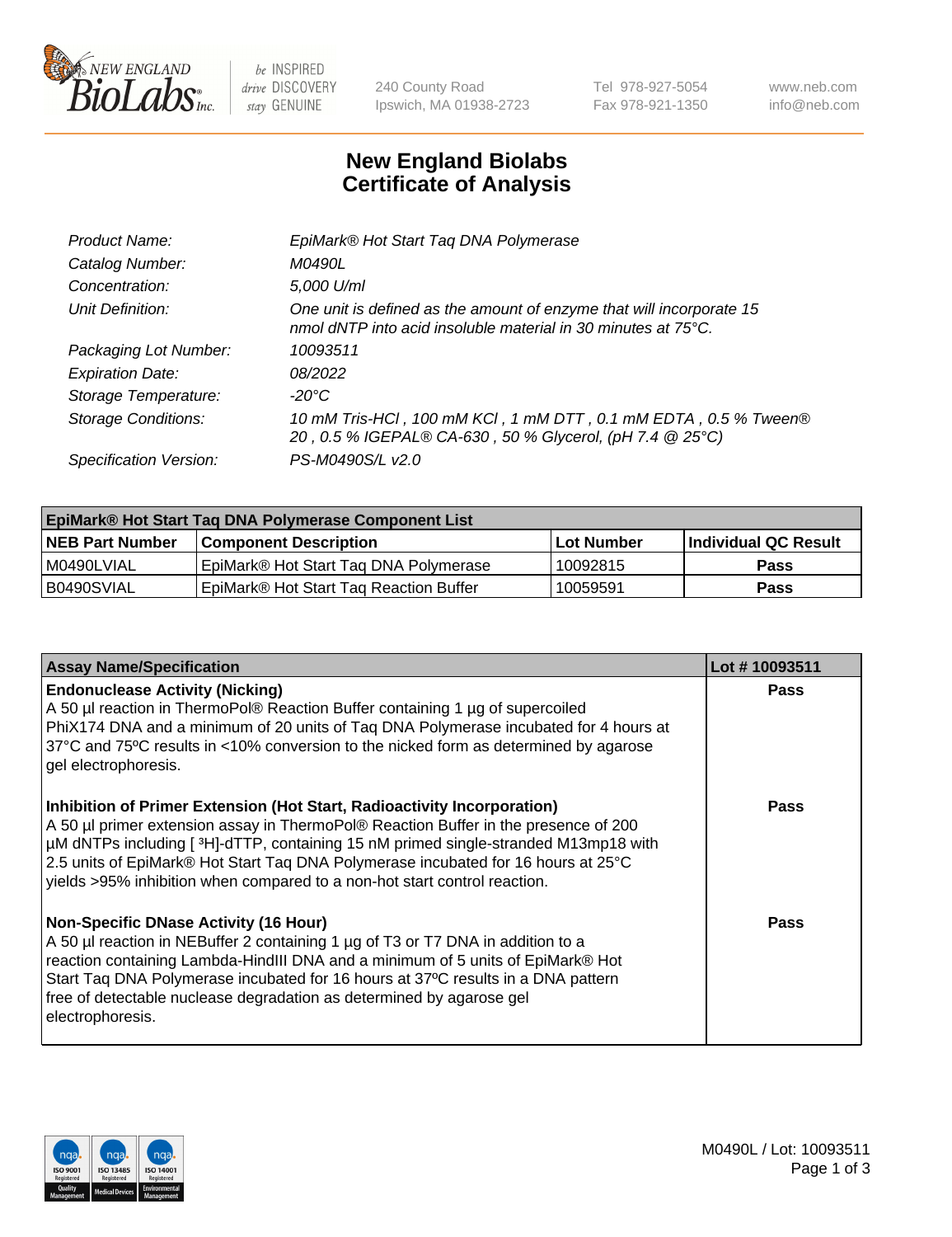

be INSPIRED drive DISCOVERY stay GENUINE

240 County Road Ipswich, MA 01938-2723 Tel 978-927-5054 Fax 978-921-1350

www.neb.com info@neb.com

| <b>Assay Name/Specification</b>                                                                                                                                                                                                                                                                                                                                                                                                                                                               | Lot #10093511 |
|-----------------------------------------------------------------------------------------------------------------------------------------------------------------------------------------------------------------------------------------------------------------------------------------------------------------------------------------------------------------------------------------------------------------------------------------------------------------------------------------------|---------------|
| PCR Amplification (Hot Start 2 kb Lambda DNA)<br>A 50 µl reaction in EpiMark® Hot Start Taq Reaction Buffer in the presence of 200 µM<br>dNTPs and 0.2 µM primers containing 20 pg Lambda DNA and 100 ng Human Genomic DNA<br>with 1.25 units of EpiMark® Hot Start Taq DNA Polymerase for 30 cycles of PCR<br>amplification results in an increase in yield of the 2 kb Lambda product and a<br>decrease in non-specific genomic bands when compared to a non-hot start control<br>reaction. | <b>Pass</b>   |
| <b>Phosphatase Activity (pNPP)</b><br>A 200 µl reaction in 1M Diethanolamine, pH 9.8, 0.5 mM MgCl2 containing 2.5 mM<br>p-Nitrophenyl Phosphate (pNPP) and a minimum of 100 units Taq DNA Polymerase<br>incubated for 4 hours at 37°C yields <0.0001 unit of alkaline phosphatase activity<br>as determined by spectrophotometric analysis.                                                                                                                                                   | <b>Pass</b>   |
| <b>Protein Purity Assay (SDS-PAGE)</b><br>Taq DNA Polymerase is ≥ 99% pure as determined by SDS-PAGE analysis using Coomassie<br>Blue detection.                                                                                                                                                                                                                                                                                                                                              | <b>Pass</b>   |
| <b>qPCR DNA Contamination (E. coli Genomic)</b><br>A minimum of 5 units of EpiMark® Hot Start Taq DNA Polymerase is screened for the<br>presence of E. coli genomic DNA using SYBR® Green qPCR with primers specific for the<br>E. coli 16S rRNA locus. Results are quantified using a standard curve generated from<br>purified E. coli genomic DNA. The measured level of E. coli genomic DNA<br>contamination is $\leq 1$ E. coli genome.                                                  | <b>Pass</b>   |
| <b>RNase Activity (Extended Digestion)</b><br>A 10 µl reaction in NEBuffer 4 containing 40 ng of a 300 base single-stranded RNA<br>and a minimum of 1 µl of EpiMark® Hot Start Taq DNA Polymerase is incubated at 37°C.<br>After incubation for 16 hours, >90% of the substrate RNA remains intact as<br>determined by gel electrophoresis using fluorescent detection.                                                                                                                       | <b>Pass</b>   |
| Single Stranded DNase Activity (Hot Start, FAM-Labeled Oligo)<br>A 50 µl reaction in ThermoPol® Reaction Buffer containing a 10 nM solution of a<br>fluorescent internal labeled oligonucleotide and a minimum of 25 units of Taq DNA<br>Polymerase incubated for 30 minutes at 37°C and 75°C yields <10% degradation as<br>determined by capillary electrophoresis.                                                                                                                          | <b>Pass</b>   |

This product has been tested and shown to be in compliance with all specifications.

One or more products referenced in this document may be covered by a 3rd-party trademark. Please visit <www.neb.com/trademarks>for additional information.